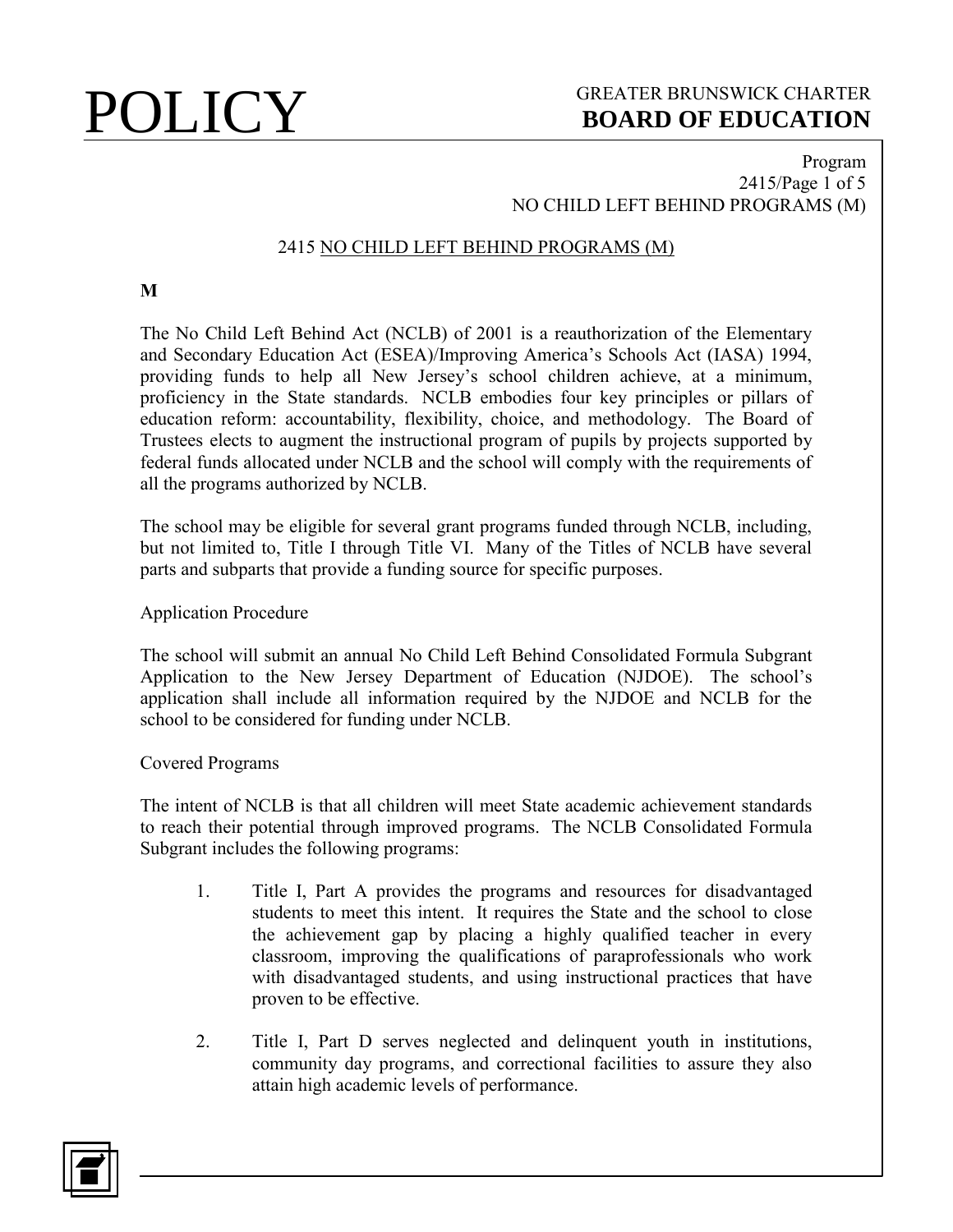### Program 2415/Page 2 of 5 NO CHILD LEFT BEHIND PROGRAMS (M)

- 3. Title II, Part A provides the resources for improving teacher and Assistant Education Director quality and increasing the number of highly qualified teachers and Assistant Education Directors in classrooms and schools, thereby raising student achievement in the academic subjects. It focuses on preparing, training, and recruiting high-quality teachers and Assistant Education Directors and requires the State to develop plans with annual measurable objectives that will ensure all teachers teaching in core academic subjects are highly qualified by the end of the 2005-2006 school year.
- 4. Title II, Part D facilitates comprehensive and integrated educational technology strategies that target the specific needs of individual schools. It improves student academic achievement through the use of technology in elementary and secondary schools, while addressing the digital divide such that every student is technologically literate by the end of eighth grade. Effective integration of technology resources and systems with teacher training and curriculum development are encouraged in order to identify and showcase best practices in educational technology.
- 5. Title III, Part A focuses on the teaching of English to limited English proficient (LEP) children, including immigrant children and youth.
- 6. Title IV, Part A provides resources for fostering a safe and drug-free learning environment that supports academic achievement.
- 7. Title V, Part A provides a flexible source of funding to help districts in the development and implementation of various innovative reform initiatives.
- 8. Title VI, Part B addresses the unique needs of rural schools.
- 9. Title IX covers the general provisions applicable to some/all of the programs.

Throughout NCLB, the use of solid research to improve teaching and learning as well as student behavior is required and promoted, and parent(s)/legal guardian(s) are provided with information and options to improve the educational opportunities provided for their children. The emphasis on scientifically based methodology encourages the use of teaching techniques and practices that are founded on research and proven to produce positive results.

Title I

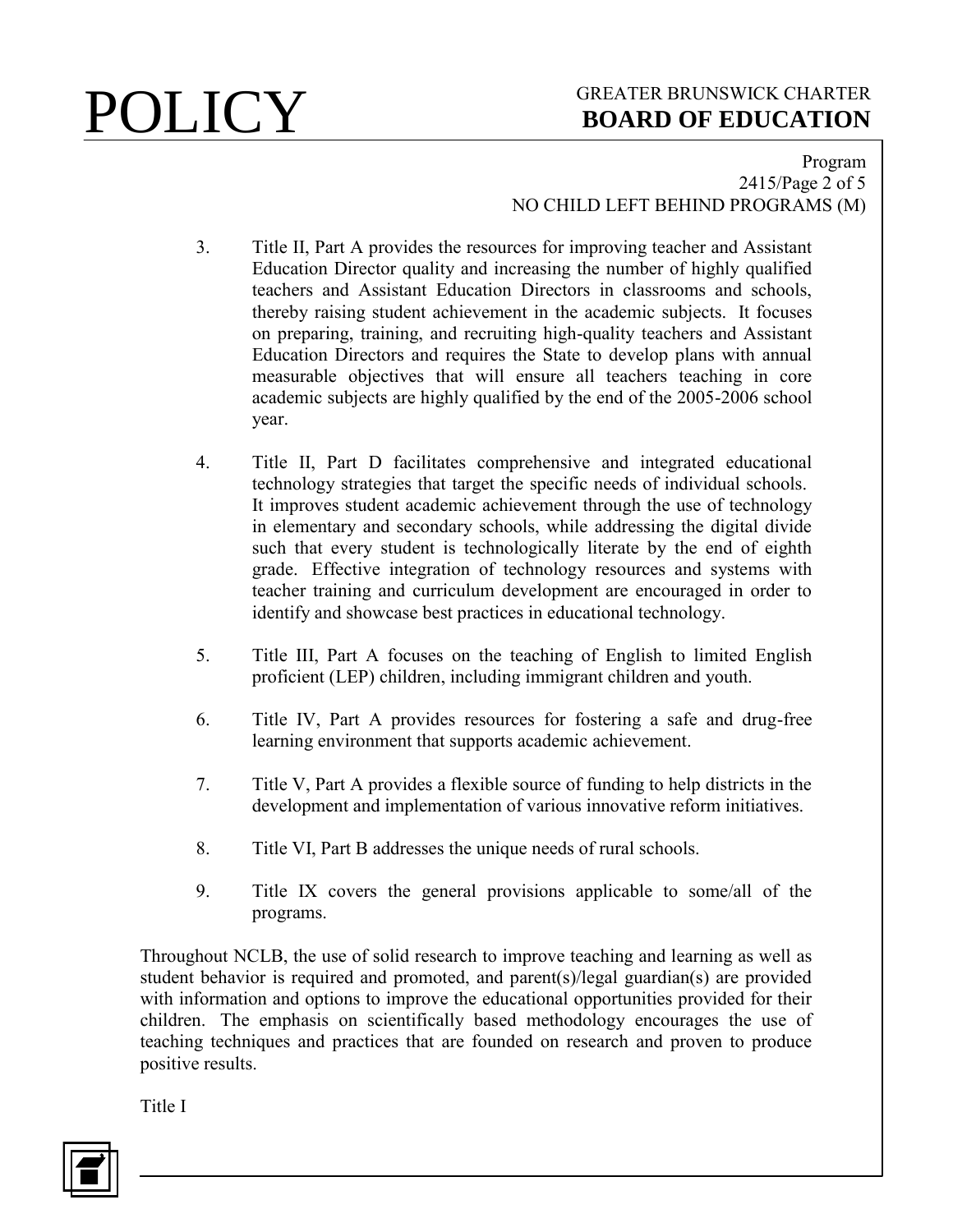Program 2415/Page 3 of 5 NO CHILD LEFT BEHIND PROGRAMS (M)

The largest federal program supporting elementary and secondary education is Title I. NCLB strengthens Title I requirements for the State's assessments, accountability system, and support for school improvement. The law also establishes minimum qualifications for teachers and paraprofessionals in Title I programs.

The school must use the best available measure for identifying children from low-income families to identify eligible school attendance areas, determine the ranking of each area and to determine allocations as identified in the Title I guidelines and regulations.

The school will offer Title I services to eligible children enrolled in private elementary and secondary schools. The services and benefits will be equitable in comparison to services and benefits for participating public school children.

The school will provide the New Jersey Department of Education assurances it will provide the maximum coordination between the Title I program, the regular school program, and services provided by other programs for specialized populations. The Title I program will consider the special needs of homeless children, migrant children, children with disabilities and limited English proficient (LEP) children. Title I funds will be reserved so that migrant children who are otherwise eligible to receive Title I services, even if they arrive during the school year, are served.

Type of Title I Program

The school will offer a Target Assistance Title I program.

Schools that are not eligible for (or do not choose to operate) school-wide Title I programs must use Title I funds to provide targeted services to low-achieving students. A Target Assistance program must be established in accordance with the Title I guidelines and regulations and the New Jersey Department of Education.

Academic Standards, Academic Assessments and Accountability

The school will comply with the requirements as outlined in Policy 2415.01 - Academic Standards, Academic Assessments and Accountability in accordance with the NJDOE and NCLB.

Fiscal Responsibility

The school will comply with the requirements as outlined in Policy 2415.02 Title I – Fiscal Responsibilities in accordance with the NJDOE and NCLB.

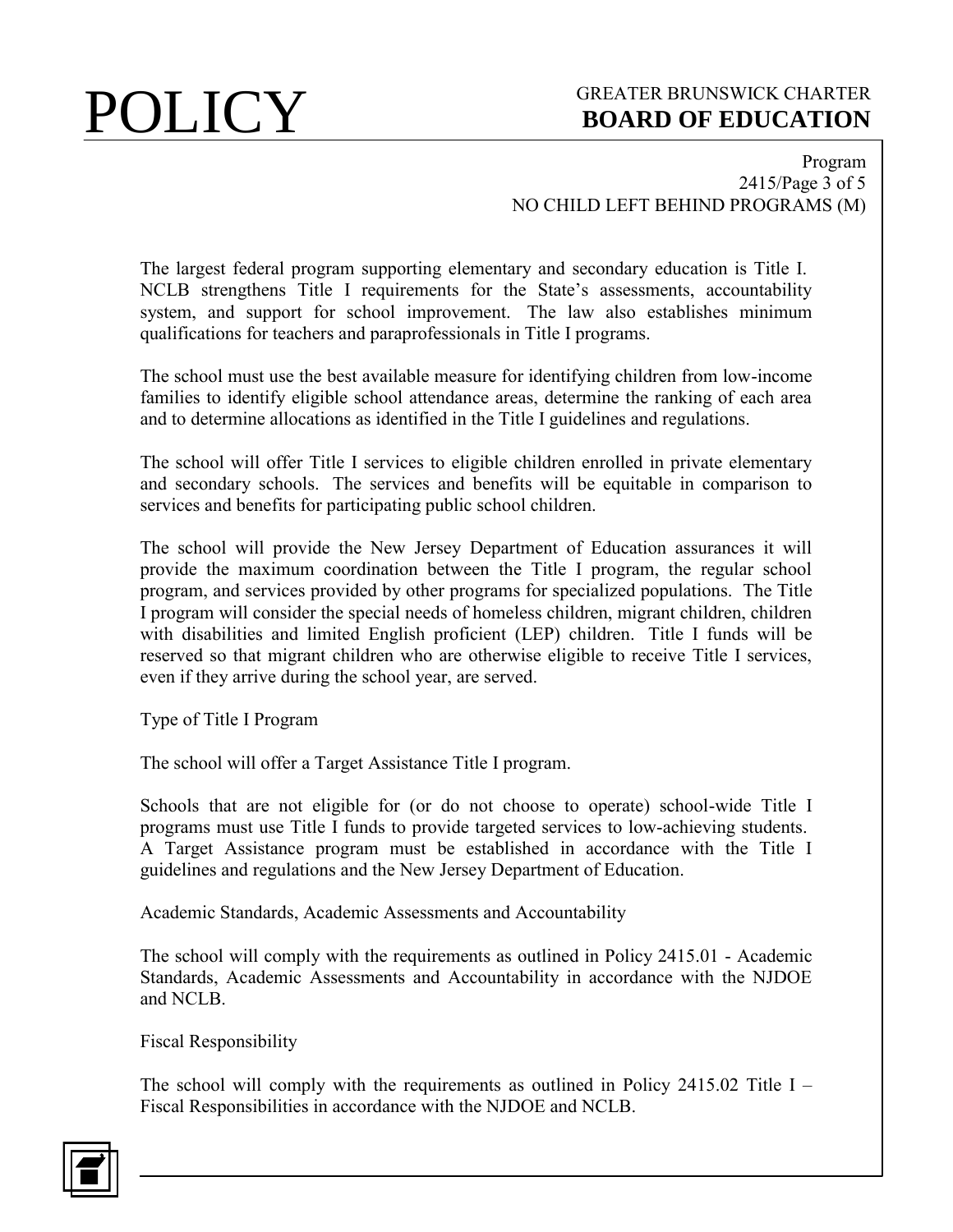### Program 2415/Page 4 of 5 NO CHILD LEFT BEHIND PROGRAMS (M)

### **Staff**

The school will comply with the requirements as outlined in Policy 2415.03 – Highly Qualified Teachers in accordance with the NJDOE and NCLB. In addition, the school will ensure all paraprofessionals meet the requirements as required by NCLB and as outlined in Policy 4125 – Employment of Support Staff Members.

Parental Involvement

The school will comply with the requirements as outlined in Policy 2415.04 – Parental Involvement in accordance with the NJDOE and NCLB.

Pupil Surveys, Analysis and/or Evaluations

The Protection of Pupil Rights Amendment (PPRA) applies to schools that receive federal funding from the United States Department of Education. The school will comply with the requirements as outlined in Policy 2415.05 - Pupil Surveys, Analysis and/or Evaluations in accordance PPRA.

Unsafe School Choice Option

In the event the school is designated as Persistently Dangerous or in accordance with the Victims of Violent Criminal Offenses as outlined in NCLB, the school will comply with the requirements of Policy 2415.06 – Unsafe School Choice Option in accordance with the NJDOE and NCLB.

### Property

Property acquired through Title I funds for use in public or private schools will be acquired in accordance with the Public School Contracts Law, will be held in title by the Board of Trustees, and will not be used for other purposes so long as it is required in the Title I program. Property no longer required for Title I purposes will be used for other, similarly funded projects or disposed of in accordance with State and federal guidelines.

### Capital Expenses

The Education Director will assure the school abides by New Jersey's Public Contracts Law; consults appropriate private school officials prior to making any decisions regarding capital expenses; ensure funds that are received to cover capital expenses provide equitable Title I services to private school pupils; ensure accounts for any capital